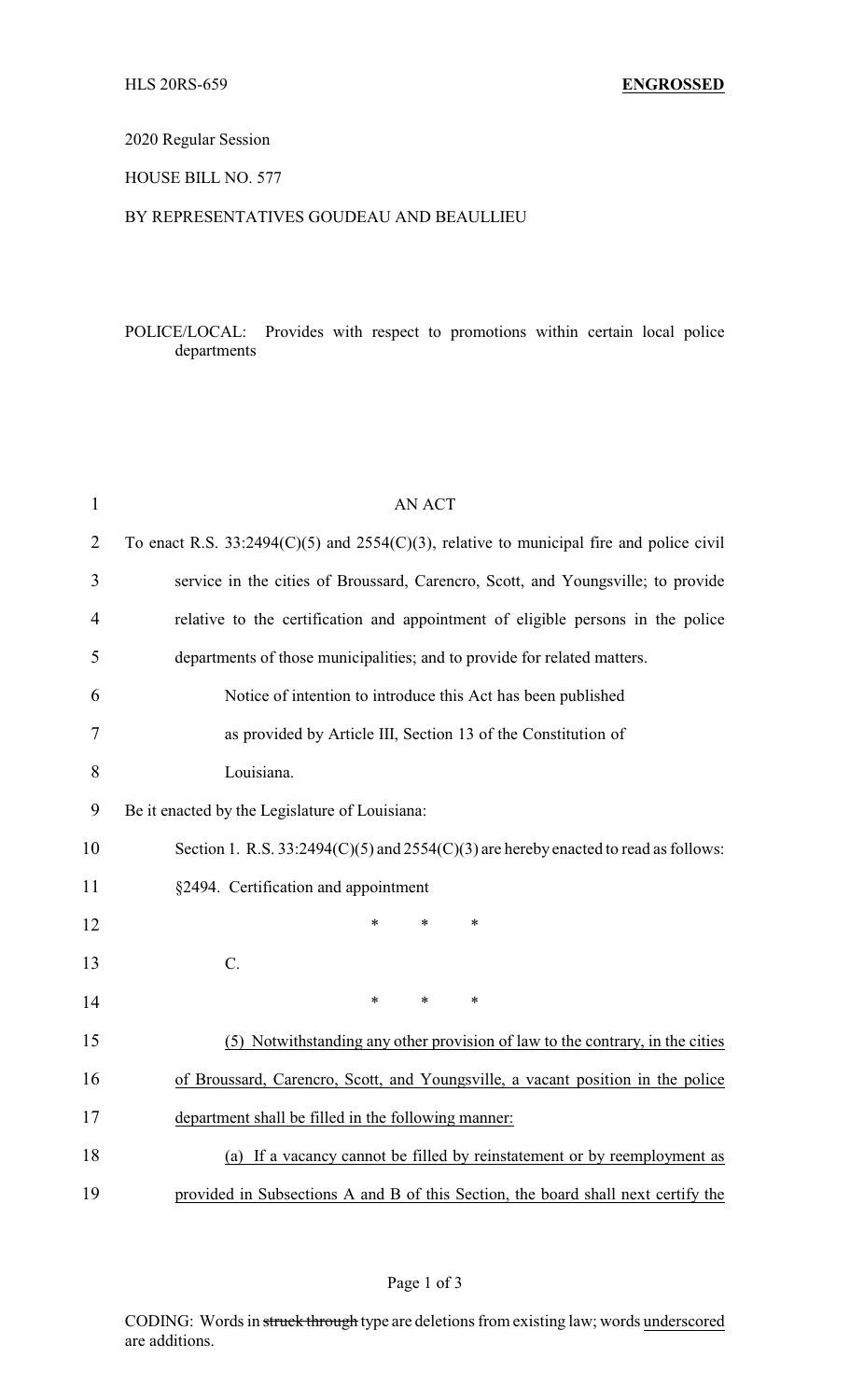| names of the persons on the promotional list, in the order in which they appear     |  |  |
|-------------------------------------------------------------------------------------|--|--|
| thereon, for the class in which the vacancy is to be filled.                        |  |  |
| (b) The appointing authority shall select and appoint to any vacancy to be          |  |  |
| filled a person whose name appears on the promotional list for the class for which  |  |  |
| he was tested as a person who is among the three highest in departmental seniority. |  |  |
| $\ast$<br>∗<br>*                                                                    |  |  |
| §2554. Certification and appointment                                                |  |  |
| $\ast$<br>$\ast$<br>*                                                               |  |  |
| C.                                                                                  |  |  |
| $\ast$<br>*<br>*                                                                    |  |  |
| (3) Notwithstanding any other provision of law to the contrary, in the cities       |  |  |
| of Broussard, Carencro, Scott, and Youngsville, a vacant position in the police     |  |  |
| department shall be filled in the following manner:                                 |  |  |
| (a) If a vacancy cannot be filled by reinstatement or by reemployment as            |  |  |
| provided in Subsections A and B of this Section, the board shall next certify the   |  |  |
| names of the persons on the promotional list, in the order in which they appear     |  |  |
| thereon, for the class in which the vacancy is to be filled                         |  |  |
| (b) The appointing authority shall select and appoint to any vacancy to be          |  |  |
| filled a person whose name appears on the promotional list for the class for which  |  |  |
| he was tested as a person who is among the three highest in departmental seniority. |  |  |
| $\ast$<br>$\ast$<br>$\ast$                                                          |  |  |
|                                                                                     |  |  |

### DIGEST

The digest printed below was prepared by House Legislative Services. It constitutes no part of the legislative instrument. The keyword, one-liner, abstract, and digest do not constitute part of the law or proof or indicia of legislative intent. [R.S. 1:13(B) and 24:177(E)]

|                  |                      | Goudeau |
|------------------|----------------------|---------|
| HB 577 Engrossed | 2020 Regular Session |         |

**Abstract:** Provides relative to filling positions in the municipal fire and police civil service in the Broussard, Carencro, Scott, and Youngsville police departments.

Present constitution creates a fire and police civil service system applicable to municipalities of over 13,000 in population and parishes and fire protection districts. Provides that the system is subject to Art. XIV, §15.1 of the 1921 Constitution made statutory by the 1974 Constitution. Present law creates and provides for two fire and police civil service systems:

CODING: Words in struck through type are deletions from existing law; words underscored are additions.